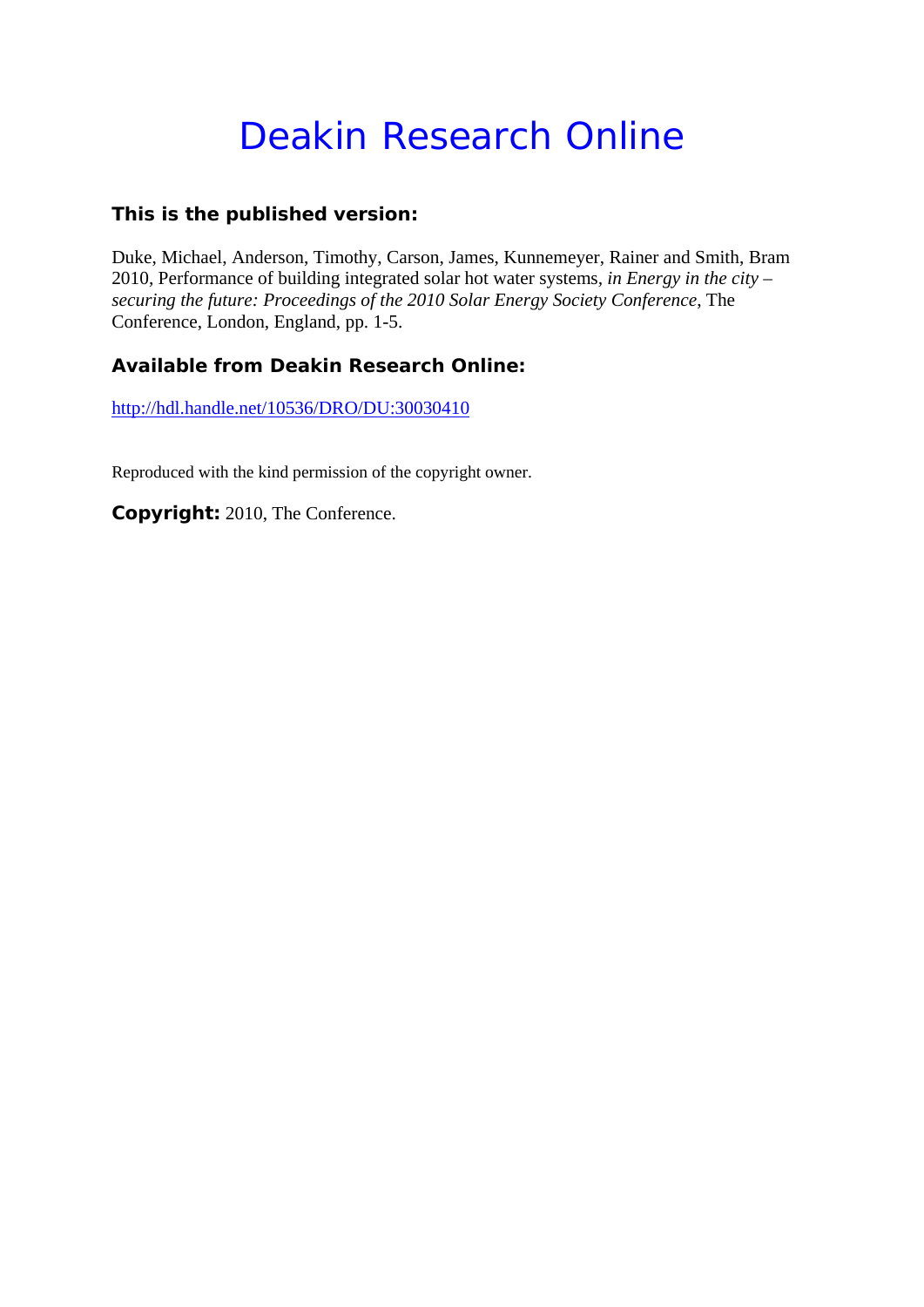# **Performance of Building Integrated Solar Hot Water Systems**

Michael Duke<sup>\*\*</sup>, Timothy Anderson<sup>\*</sup>, James Carson<sup>\*</sup>, Rainer Kunnemeyer<sup>\*</sup> and Bram Smith<sup>+</sup> \*Dept. of Eng., University of Waikato, 3240, NZ, \* School of Eng., Deakin University, Geelong, Australia, <sup>+</sup>WaikatoLink ltd, Hamilton, NZ

\*\* Corresponding Author – dukemd@waikato.ac.nz

#### **Abstract**

The integration of solar energy systems into buildings has been the subject of considerable commercial and academic research, particularly building integrated photovoltaics. However, the integration of solar hot water systems into roofing systems has had far less attention. This paper presents the theoretical and experimental results of a novel building integrated solar hot water system developed using existing long run roofing materials.

This work shows that it is possible to achieve effective integration that maintains the aesthetics of the building and also provides useful thermal energy. The results of an unglazed 108m<sup>2</sup> swimming pool heater and  $8m^2$  glazed domestic hot water systems are presented.

The experimental results show that the glazed system performs close to the theoretical model and is an effective provider of hot water in certain climates. However it was also found that for larger scale building integrated solar water heating systems, special attention must be paid to the configuration and arrangement of the collectors in order to minimise problems with respect to flow distribution and its effect on collector and system efficiency.

#### **Introduction**

The integration of solar hot water systems into roofs has three potential advantages over conventional 'bolt on' systems; installation of both the roof and solar panel occur at the same time, reduced material cost and superior aesthetics.

Integration is however not straightforward making it difficult to turn the potential into a reality. One of the major barriers to the uptake of integrated systems is the mismatch between the technology and installation methods of the roofing industry and the solar industry. In New Zealand and Australia, in general the roof product manufacturers are conservative with long

lead times for product development. In comparison the solar industry is comparison the solar industry is experiencing a period of rapid growth and innovation.

This paper seeks to redress this disparity between the industries through the introduction of a novel method for integrating solar hot water systems directly into a roofing material.

## **Long Run Roofing**

In New Zealand and Australia long run metal roofing is widely used for domestic, commercial and industrial applications. A typical example of such a roof is shown in Fig. 1.



Fig. 1 Long Run Metal Roof

Long run roofing comprises a substrate of steel strip, commonly 0.40 mm or 0.55 mm thick and coated with a 45% zinc, 55% aluminium alloy. A corrosion inhibitive primer and top coat (paint) are applied to the outer surface and is available in a wide variety of colours. The finished sheet is then roll formed or folded into the desired profile.

An investigation was undertaken to determine if commercially available painted steel was suitable for use directly as a building integrated solar thermal (BIT) panel. Two metre lengths of black painted steel were manufactured using a CNC folding machine. During the folding process a fluid channel, 35 mm wide was incorporated. Manifolds and end plugs were added. Finally a black painted steel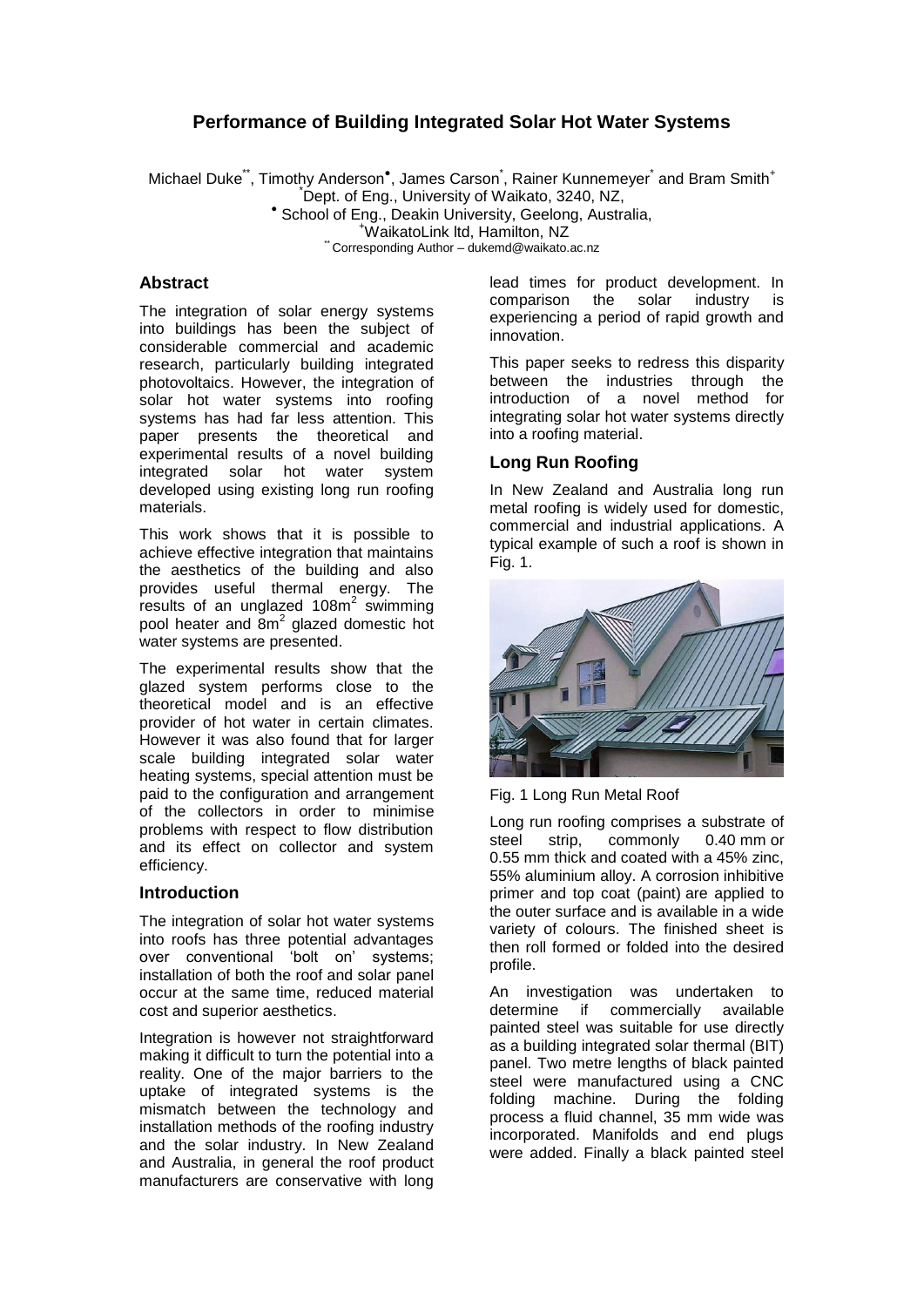collector plate was glued over the fluid trough as shown in Fig. 2.

The collector plate absorbs solar energy. As water or heat transfer fluid flows up the channel, heat is transferred from the underside of the collector plate to the fluid. Previous research [1] showed that steel is an effective material for a building integrated solar collector plate if the channel width is high, typically more than 20mm.



#### Fig. 2 Schematic of BIT Panel

A previous theoretical study and small scale testing of Building Integrated Photovoltaic Thermal (BIPVT) panels [2] had been undertaken by the Solar Engineering Research Group at the University of Waikato. BIPVT is a combined system that generates both electricity and hot water. The panels are identical to the BIT panels but have photovoltaic cells laminated onto the collector plate. The thermal performance of optimised BIPVT compared to commercially available flat plate solar thermal collectors is shown in Fig. 3.



#### Fig. 3 Theoretical and Experimental Performance of Optimised BIPVT **Collectors**

It can be seen that the efficiency of the optimised glazed BIPVT is lower but still good enough to provide useful thermal energy in sunny regions such as Australia

and relatively sunny regions such as NZ. However, in the two test rigs discussed in this paper no photovoltaic cells were included so that both experimental rigs operated as BIT only. One of the aims of the experiments was determine how purely BIT performance compared to BIPVT.

## **Glazed BIT – Test Rig**

To investigate the performance of glazed BIT, a solar water heating system was built using a similar construction method to a conventional long run metal roof (see Fig. 4). The BIT was installed using standard building paper, rafters, battens and insulation. Folded polycarbonate sheets were used for the glazing on the black BIT panels. The test rig enabled the performance of glazed BIT to be evaluated almost as if it had been installed on an actual building.

The rig comprised three parallel rows of eight coloured BIT panels in series, black, green and grey. Each row was plumbed so they could operate independently of the others, allowing for comparative testing of collectors of different colours [3].





Initial tests showed a flow distribution problem with eight panels in series. The central panels had little or no flow so the panels were split into groups of four in series. This resolved the problem but highlighted a potential problem with the manifolds.

Performance testing of the glazed black BIT panels was undertaken to determine their efficiency when in a 'real' installation and to investigate the maximum water temperatures possible.

To achieve this, a small insulated tank was filled with 35 litres of water at ambient temperature. On a clear sunny day, with average solar insolation of 828W/m<sup>2</sup>, the pump was switched on and the water circulated through the glazed BIT. The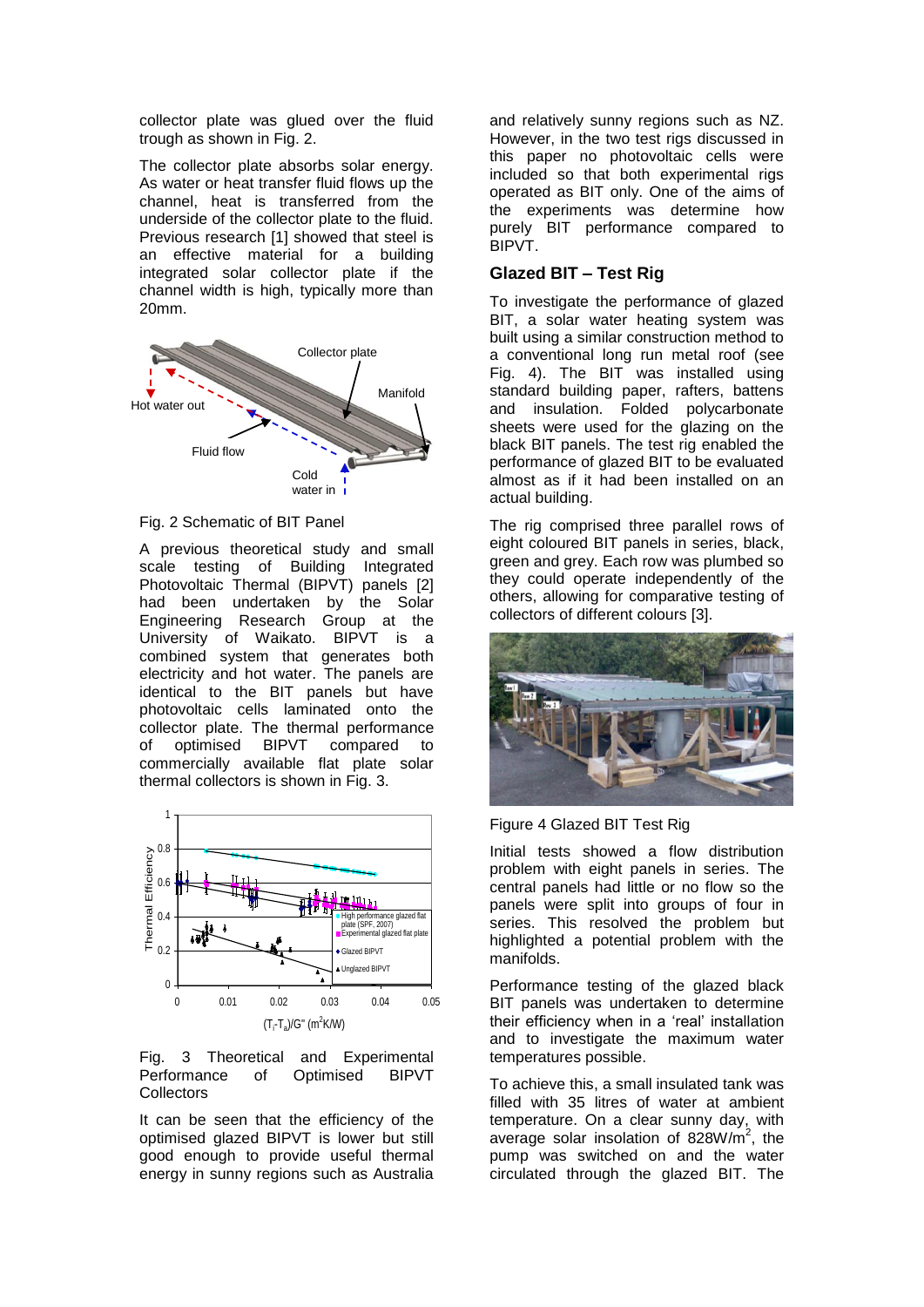inlet and outlet temperatures were measured along with the flow rate and solar insolation. The system operated all day and night. Night time running allowed the water to be cooled by radiation ready for the next day's testing.

The water temperature for good summer day is shown in Figure 5. It can be seen that the maximum temperature reached was approximately 95°C. This is well above the required 50-60°C of domestic hot water and demonstrates that glazed BIT can reach the required temperature.



Fig. 5 Water Temperature from Collector

Using the mass flow rate, insolation, water<br>and ambient temperatures, the temperatures, instantaneous efficiency of the test rig's black glazed panels was found as shown in Figure 6.



Fig. 6 Theoretical and Experimental Performance of BIT

The glazed BIT was not optimised as was the glazed BIPVT. When trying to realise a practical BIT system compromises had to be made to achieve a 'real world' BIT system. Consequently the collector surface, optical properties of the glazing and the fin efficiency were not as good as the optimal glazed BIPVT resulting in a lower thermal efficiency. None the less the glazed BIT still performed well enough to be an effective solar hot water heater system in 'sunny' regions.

Further investigations are being undertaken to determine if the glazed BIT can be improved and have a performance similar to that of the optimised glazed BIPVT.

#### **Unglazed BIT – Dive Pool**

The second application was 108 $m^2$  of unglazed BIT installed at the University of Waikato's 400m<sup>3</sup> dive pool shown in Figure 7.

A special frame was made so that the BIT panels for heating the dive pool also acted as a sun shade. It can be seen that the BIT system looks like a conventional long run painted steel roof. The outer parts of the roof were made from standard roofing and integrated seamlessly with the BIT. This shows that it is possible to use long run roofing material not only for BIT but in conjunction with it. It should also be noted that the entire roof (without the plumbing) was installed by roofers with some training of how to handle the BIT panels.

A range of sensors measuring; flow rate, temperatures, wind speed and solar insolation were installed on the BIT system and a data logger used to collect and store the sensor readings.



Fig. 7 Unglazed BIT Dive Pool System

A schematic of the unglazed BIT system is shown in Figure 8. A heat exchanger is used to transfer thermal energy between the BIT system and dive pool water.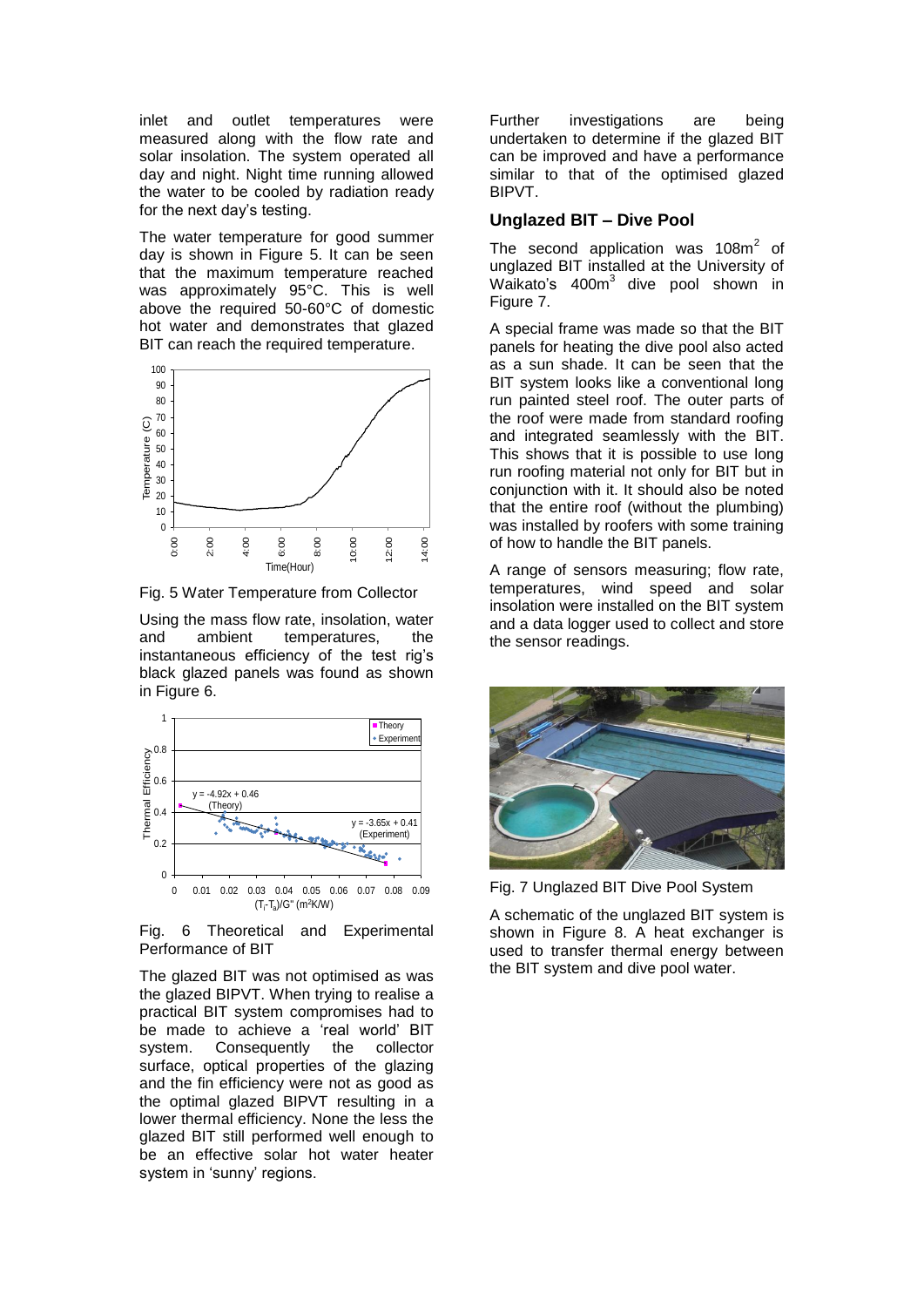

Fig. 8 Schematic of Dive Pool System

During initial testing, there were major problems with flow variation in the BIT panels. Large areas had little or no flow leading to hot spots and low overall system efficiency. To help rectify this, the pipe layout was altered and the number of BIT panels in series was reduced from eight to four. This resolved the problem somewhat but not completely. Irrespective it was found that the instantaneous efficiency of the system was approximately 25% on a typical sunny day (Fig. 9).



Fig. 9 Efficiency of unglazed BIT at the dive pool during a typical day

In addition, temperatures of both the dive pool and the adjacent main pool were monitored by staff over the 08/09 and 09/10 seasons as part of routine maintenance procedures. These were manually collected normally three times a day using a digital thermometer, typically between 12 pm – 6 pm. Although temperatures were not recorded every day, the data collected still gives a very good indication of the performance of the BIT system.

[Fig. 10](#page-4-0) shows the average temperature of the dive and main pools during the 08/09 and 09/10 summer seasons. It should be noted that the temperature scale has been selected to highlight the small difference between the main and dive pool temperatures. It can be seen that in 08/09

with no BIT, the temperatures of the two pools are very close over the entire season. The dive pool was on average 0.2 °C warmer than the main pool.

During the recent summer season, 09/10 with the aid of the BIT system, the average difference between the dive pool and main pool temperatures increased by more than a degree, to 1.3°C. Although this does not sound a great difference it was noticeable when swimming in both pools. Even though a scientific study was not undertaken, both staff and swimmers were questioned about the temperature of both the main and dive pools. All stated that the dive pool was noticeably warmer. It should also be noted that there were no covers on either pool so heat was lost every night.

In addition it should be noted that compared to the 08/09 season the 09/10 main pool temperature is 0.8°C lower. It is therefore assumed that the 08/09 summer was sunnier and warmer than the 09/10 summer.



<span id="page-4-0"></span>Fig. 10 Temperature of dive and main pools over the 08/09 and 09/10 seasons

Based on the data the average efficiency of the BIT system over the season was found to be 22.4%. The monthly performance of the unglazed BIT dive pool system is summarised in Table 1.

Table 1: Dive Pool BIT Output Summary

| 2009/<br>2010 | Average<br>Pool<br>Temp.<br>$(^{\circ}C)$<br>$(5-6 \text{ pm})$ | Max.<br>Daily<br>Output<br>(kWh) | Average<br><b>Power</b><br>Output<br>(kW) | Average<br>Daily<br>Output<br>(kWh) |
|---------------|-----------------------------------------------------------------|----------------------------------|-------------------------------------------|-------------------------------------|
| <b>Nov</b>    | 21.2                                                            | 178.2                            | 17.4                                      | 73.3                                |
| <b>Dec</b>    | 24.5                                                            | 156.5                            | 16.3                                      | 94.5                                |
| <b>Jan</b>    | 25.1                                                            | 160.4                            | 15.4                                      | 90.4                                |
| Feb           | 26.5                                                            | 139.1                            | 14.9                                      | 115.8                               |